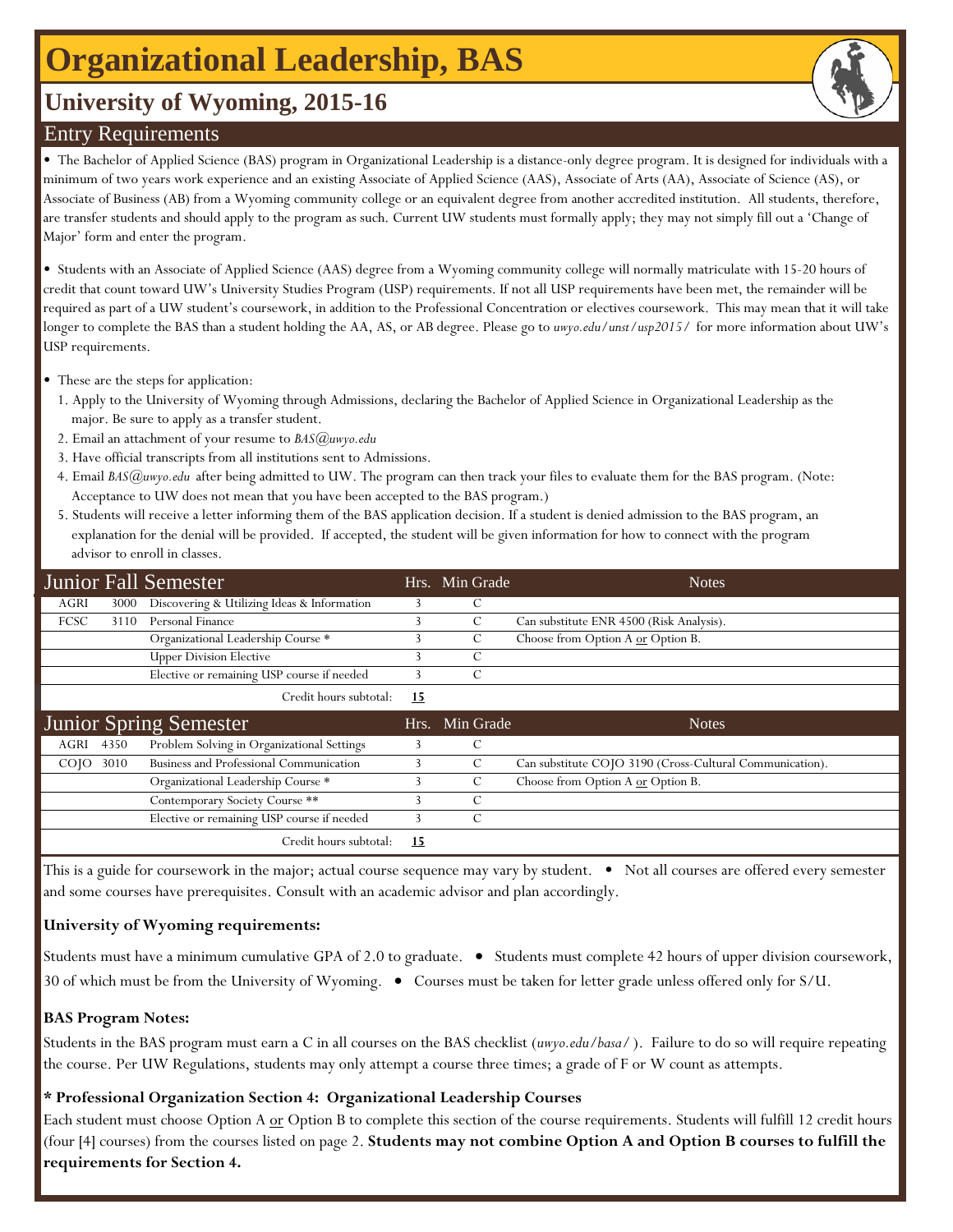# **Organizational Leadership, BSA**

### **University of Wyoming, 2015-16**

|                                                        |      | <b>Senior Fall Semester</b>                         | Hrs.       | Min Grade | <b>Notes</b>                                                           |
|--------------------------------------------------------|------|-----------------------------------------------------|------------|-----------|------------------------------------------------------------------------|
| AGRI                                                   | 4600 | Developing Organizational Leadership                | 3          | С         | C <sub>3</sub>                                                         |
|                                                        |      | Organizational Leadership Course *                  | 3          | С         | Choose from Option A or Option B.                                      |
|                                                        |      | Approved Career Elective                            | 3          | C         | Consult with academic advisor for approval.                            |
|                                                        |      | Electives or remaining USP course if needed         | 6          | С         |                                                                        |
|                                                        |      | Credit hours subtotal:                              | 15         |           |                                                                        |
|                                                        |      | <b>Senior Spring Semester</b>                       | Hrs.       | Min Grade | <b>Notes</b>                                                           |
|                                                        |      |                                                     |            |           | Or can substitute 6 credits of approved career electives; consult with |
| AGRI                                                   | 4960 | Bachelor of Applied Science Internship              | 6          | C         | academic advisor for approval.                                         |
|                                                        |      | Organizational Leadership Course *                  |            | C         | Choose from Option A or Option B.                                      |
|                                                        |      | Contemporary Society Course **                      | 3          | C         |                                                                        |
|                                                        |      | Elective or remaining USP course if needed          | 3          | С         |                                                                        |
|                                                        |      | Credit hours subtotal:                              | 15         |           |                                                                        |
| <b>TOTAL CREDIT HOURS (Junior &amp; Senior Years):</b> |      |                                                     |            |           |                                                                        |
|                                                        |      | <b>Total UW Credit Hours for Degree Completion:</b> | <u>120</u> |           |                                                                        |

#### **BAS Program Notes con't: Organizational Leadership Courses:**

**Option A: Community Leadership.** This area of emphasis guides students through an examination of how managers operate effectively with stakeholders and employees in community leadership and non-profit settings. The area of emphasis consists of the following courses:

|           | AGEC 4660 Community & Economic Development | FCSC 4985 | Seminar: Development in Community Leadership     |
|-----------|--------------------------------------------|-----------|--------------------------------------------------|
| AGEC 4720 | <b>Water Resource Economics</b>            | POLS 4710 | Topics in: Introduction to the Non-Profit Sector |
| CHST 4650 | Women, Gender & Migration                  | POLS 4710 | Topics in: Non-Profit Management & Leadership    |
| FCSC 4117 | Community Leadership:                      | POLS 4710 | Topics in: American Political Issues             |
|           | Working/Services & Systems                 |           |                                                  |
|           | (required course)                          |           |                                                  |

**Option B: Business Leadership.** This area of emphasis guides students through an examination of how managers create value by understanding and developing employee and customer relationships. • It is **strongly recommended** that students complete ACCT 1010 (Principles of Accounting I) and ECON 1010 (Principles of Macroeconomics), both of which are available from, and articulated with, the community colleges throughout Wyoming, before taking these courses. • Students choosing Option B may not take more than 30 credits (total) in business and must obtain a C or better in each of the courses taken in order to advance to the next course.

| MGT         | 3110 | <b>Business Ethics</b>                     | <b>MKT</b>  | 3210 | Introduction to Marketing             |
|-------------|------|--------------------------------------------|-------------|------|---------------------------------------|
| MGT         | 3210 | Management & Organizations                 | MKT         | 3410 | Human Resource Management             |
|             |      | ** Contemporary Society Courses:           |             |      |                                       |
| <b>AIST</b> | 3000 | Plains Culture & History                   | <b>HIST</b> | 4490 | Modern America, 1960-present          |
| COJO 3160   |      | Theory of Language and Society             | <b>HIST</b> | 4545 | Multicultural West                    |
| CRMJ 3200   |      | Ethics and Administration of Justice       | POLS 3100   |      | Political and Judicial Process        |
| CRMJ 3500   |      | Drugs and the Criminal Justice System      | POLS 4051   |      | <b>Environmental Politics</b>         |
| CRMJ 4860   |      | Social Inequality, Crime, Criminal Justice | SOC.        | 3150 | Collective Behavior & Social Movement |
|             |      | & the Law                                  | SOC.        | 4050 | Social Inequality                     |
| <b>ENR</b>  | 4890 | Special Topics                             | SOC.        | 4370 | Global Political Economy              |
| <b>HIST</b> | 4340 | Social History of American Women           |             |      |                                       |